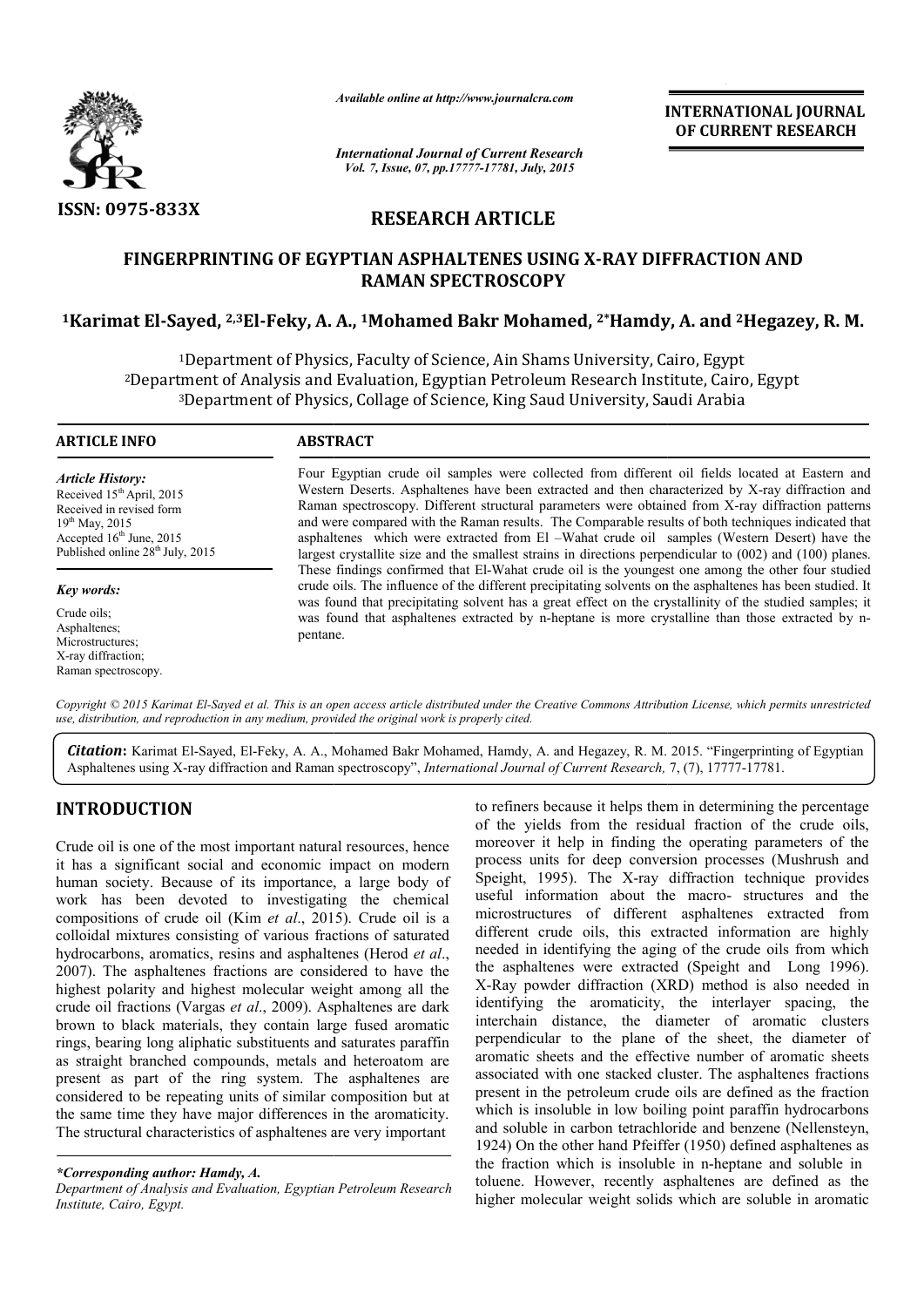solvents such as benzene and toluene and insoluble in paraffinic solvents (Ashoori *et al*., 2010). Since the definition of asphaltenes is based on its solubility, then asphaltenes can be considered as a class of mixture compounds with different structures which have similar solubility properties rather than a pure substance with a well-defined molecular structure. Yen and Chilingarian (1994) were the first to characterize asphaltene by X-ray diffraction. For a discrete molecule with a simple structure, a macrostructures are sufficient to analyze and characterize the given molecule. For much complicated and bulked systems like asphaltenes, more information is also needed for better characterization. Ebert *et al*. (1983) presented some problems associated with the use of XRD. The results from the numerical simulation of the X-ray diffraction patterns illustrate specific difficulties in the beginning. But their study confirms that diffraction can distinguish between paraffinic, naphthenic and aromatic structures. X-ray diffraction studies of the four Saudi Arabia crude asphaltenes support the general concept of condensed aromatic sheets (having a tendency to stack) bearing naphthenic and alkyl systems on their periphery (Shirokoff *et al*., 1997). The aromatic sheet structure of an asphaltene can also be characterized by X-rays diffraction patterns of the (002) and (100) peaks.

Moreover the diameter of the aromatic planar sheet  $(L_a)$  and the height of the crystallite in the c-axis direction  $(L<sub>c</sub>)$  using Bragg's and Warren equations can be also estimated (Ungar *et al*., 2002). Incorporation of X-ray diffraction (XRD) with Raman spectroscopy has been the most frequently used ''twin techniques'' for characterizing aromatic containing carbonaceous materials (Fauteux and Pegna, 2004). They characterize the aromatic portion of the molecules via different mechanisms. XRD determines all the structural parameters of the aliphatic and the aromatic sheets of asphaltene molecules (Darmstadt *et al*., 2000). Raman spectroscopy on the other hand provides evidence of the molecular bond vibrations that are regulated by inter and intra molecular interactions. Moreover, Raman scattering carries information about the crystallinity (crystalline domain dimension) of aromatic compounds (Sadezky *et al*., 2005). The aim of the present work is to use X-Ray powder diffraction and Raman techniques in order to evaluate the aromaticity, the interlayer spacing, the interchain distance, the diameter of aromatic clusters perpendicular to the plane of the sheet, the diameter of aromatic sheets, the effective number of aromatic sheets associated with one stacked cluster and finally to find the macro and micro structure of each samples. All these parameters are highly needed in identifying the structural characterization and aging of each asphaltene sample.

## **Experimental**

#### **Samples collection**

Four samples of Egyptian crude oils were collected from four oil fields; Petrodra-15, Petrodra-24 and west Bakr samples were collected from the Eastern Desert, while El-Wahat samples were collected from the Western Desert (Fig.1). All the crude oils samples were centrifuged using 1500 rounds per minute (pm) at  $50^{\circ}$ C, in order to separate emulsified water from the crude oil samples.



**Fig. 1. Map of the study area**

## **Asphaltene Samples Preparation**

All asphaltenes were separated from the crude oils according to IP 143/1993 (IP 1993) 300 ml of the crude oil was charged into a flask, closed with a cork carrying a thermometer. The flask was heated slowly up to 150ºC and after the process is stopped, the residue is allowed to cool. A quantity of the residue is taken (2 gm) and dissolved in n-heptane (1 gm: 30 ml) which was refluxed for one hour, and then stored in dark overnight. The mixture was decanted onto filter paper (Whatman 42) and the residue in the flask was then transferred completely into the filter paper, using successive quantities of the solvent. The filter paper with its contents was placed in a soxhlet extractor and refluxed with the solvent until becoming colorless. The asphaltenes precipitated in the filter paper were then extracted by toluene. The solvent was distilled off and the asphaltenes were dried to a constant weight. The separated asphaltenes crystals were mortared into fine powders prior to measurements and then placed in the sample holder by back filling method.

## **X-ray Diffraction**

The X-ray diffraction (XRD) patterns were recorded by using PANalytical instrument, model X'Pert PRO with Cu-K<sub>α</sub> radiation. Asphaltene samples were recorded at d-spacing between 22.05-1.34 Å (2 $\theta$  = 4 - 90°). The instrument has vertical goniometer attached to a broad-focus X- ray tube with a copper target operating at 40 kV, 40 mA. Scan rate 0.01 2θ per second and with 10 second per step count time were employed. The scan type used is a step size scan.

## **Raman Spectroscopy**

Laser Raman spectroscopic examination was performed on different asphaltene samples, using Dispersive Raman spectrometer (BRUKER-SENTERRA, Germany) equipped with an integral microscope (Olympos). The excitation source was neodymium – doped yttrium aluminum garnet Nd/YAG laser (532 nm), focused with a 100 x long-local-length objective microscope and providing a power of 20 mW on the sample.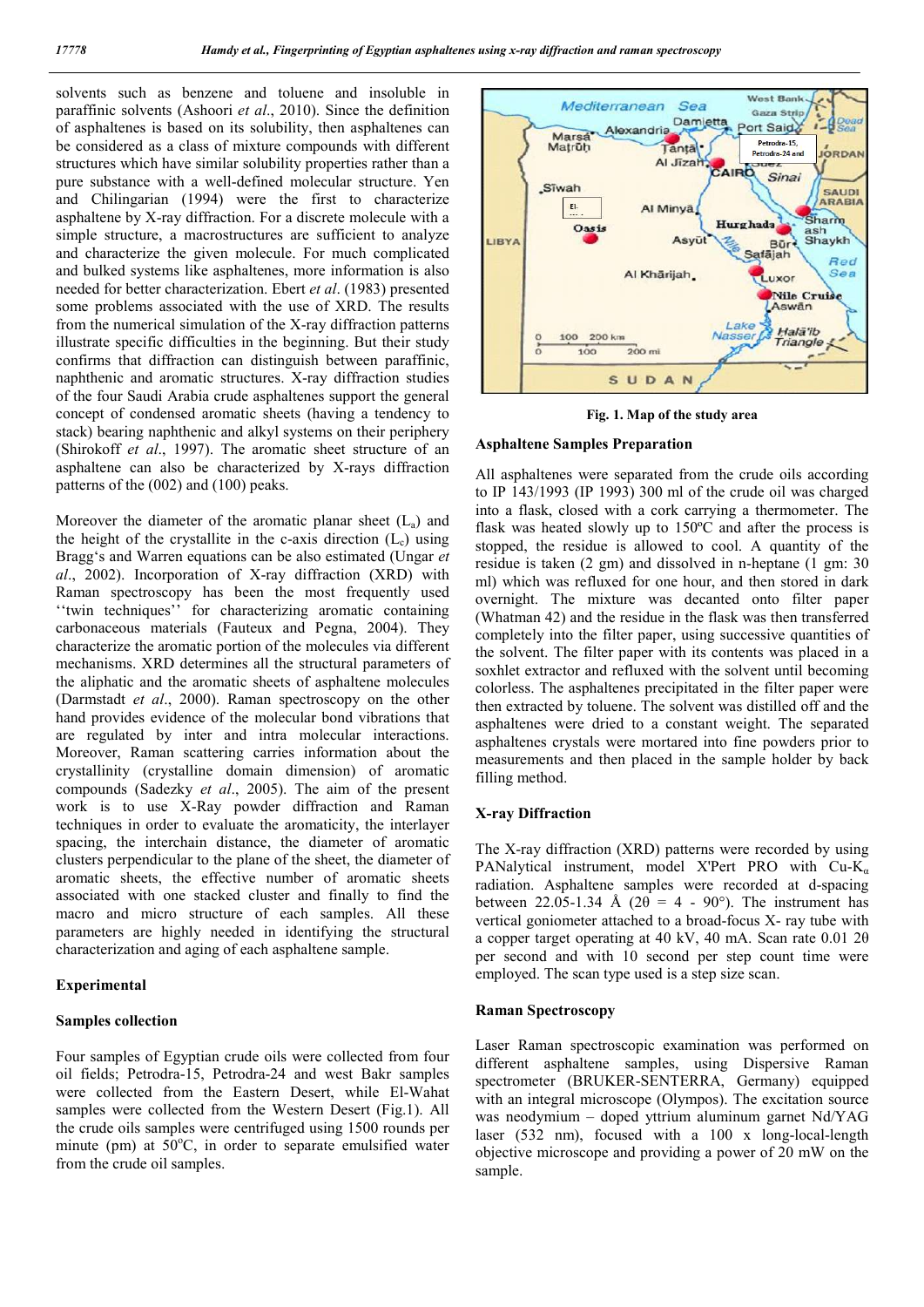## **RESULTS AND DISCUSSION**

#### **Effect of the Precipitating Solvent**

In order to investigate the influence of the type of precipitating solvent on the asphaltenes precipitation, two different solvents were tried for extracting asphaltenes from petrdara-15 sample. The results show that, the asphaltenes yields obtained by using higher carbon number solvents (n-heptane) are lower in contents, but at the same time higher in their degree of crystallinity than those precipitated from the lower carbon number solvent (n-pentane), this is shown in Fig. 2, it can be noticed also from this figure that the smaller peaks in the diffraction pattern of the n-heptane asphaltenes are very well developed and are more sharper than those of n-pentane asphaltenes. This indicates that the asphaltenes extracted by n-heptane is more crystalline than those extracted by n-pentane. The lowering in the yields of asphaltenes obtained by n-heptane is probably due to the fact that the solvent with higher carbon number maintains high molecular weight resins and low molecular weight asphaltenes in solution, consequently it precipitates smaller amounts of asphaltenes.



**Fig. 2. X-ray diffraction patterns of n-heptane asphaltene and npentane asphaltene**



**Fig. 3. The cross section of asphaltene cluster structure model**



**Fig. 4. X-ray diffraction patterns of the studied asphaltene samples**

## **Characterization of Different Petroleum Asphaltenes by Xray Diffraction**

The asphaltenes have been considered to be repeating units with similar composition. The sheets are stacked over each other along the c- axis of the hexagonal cell. The structural design of the arrangement of the sheets is shown in Fig.3 (Siddiqui *et al*., 2002). The overlaying of the resultant X-ray diffraction patterns of the studied samples is shown in Fig.4. Generally, it can be easily noticed that all the asphaltene samples studied in this work show very similar XRD patterns.

## **The Structural Parameters of the Different n-heptane Asphaltenes**

Fig. 5 shows the diffraction pattern of n-heptanes asphaltene of sample (petrodara-15), from this figure different structural parameters were extracted; the inter-planar spacing (d) of the two reflections (002) and (100), the angles 2 $\theta$  ( $\degree$ ), the integral breadths β ( $\degree$ ), aromaticity f<sub>a</sub>, distance between two aromatic sheets  $d_m$ , the average number of aromatic sheets M per one cluster, the average numbers of aromatic rings in one aromatic sheet  $R_a$  the distance between two aliphatic chains or the distance between two saturated ring  $d<sub>y</sub>$  (Å) for the (γ) band. These parameters are listed together with the similar parameters obtained from the other studied samples in Table 2.



**Fig. 5. The X-ray diffraction pattern and the peak positions of (002) and (100) planes of petrodara-15 asphaltene sample**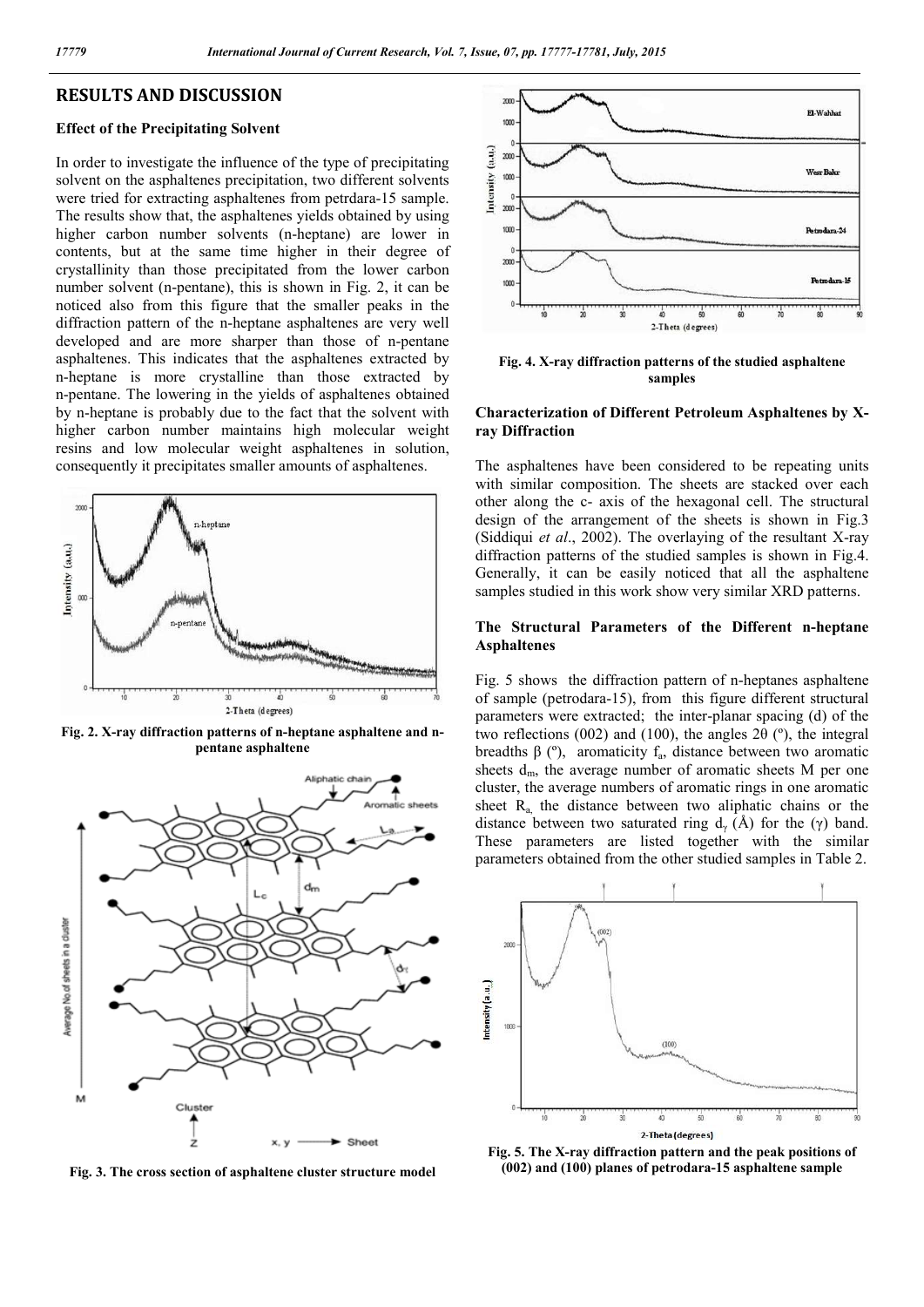| Sample Name | $2\theta$ (°) | Miller indices (hkl) | Integral breadth $\beta$ ( $\degree$ ) | Strain $\epsilon$ *10 <sup>-4</sup> | Crystallite size, D nm |
|-------------|---------------|----------------------|----------------------------------------|-------------------------------------|------------------------|
| Petrodra-15 | 25.133        | (002)                | 2.3420                                 | 459                                 | 3.5                    |
|             | 42.725        | (100)                | 6.87                                   | 767                                 | 1.2                    |
| Petrodra-24 | 25.016        | (002)                | 2.4861                                 | 489                                 | 3.3                    |
|             | 43.414        | (100)                | 7.37                                   | 809                                 | 1.2                    |
| West Bakr   | 25.155        | (002)                | 2.5174                                 | 492                                 | 3.2                    |
|             | 43.126        | (100)                | 7.67                                   | 847                                 | 1.1                    |
| El-Wahat    | 25.339        | (002)                | 2.2565                                 | 438                                 | 3.6                    |
|             | 44.566        | (100)                | 6.25                                   | 669                                 |                        |

**Table 1. Measured and calculated microstructure parameters of asphaltene samples**

**Table 2. Calculated structural parameters of n-heptane asphaltenes obtained from XRD patterns of studied asphaltene samples**

| Sample Name |         | $u_m$ , $\Delta$ | d.   | М               | $L_c$ , $\Lambda$ | $L_3, A$ | Ρ.   |
|-------------|---------|------------------|------|-----------------|-------------------|----------|------|
| Petrodra-15 | 0.21049 | 3.54             | 5.91 | 9.8             | 34.76             | 12.42    | 4.67 |
| Petrodra-24 | 0.22415 | 3.56             | 5.92 | $\Omega$<br>ے . | 32.74             | 11.0     | 4.36 |
| West Bakr   | 0.23195 | 3.54             | 5.84 | 9.1             | 32.34             | 11.14    | 4.19 |
| El-Wahat    | 0.2417  | 3.50             | 4.39 | 10.30           | 36.06             | 13.66    | 6.63 |

## **Correlation Between the Structural Parameters and the Aging of Asphaltene**

The analysis of the results obtained from Table 1 and 2, shows that the strains along the [100] direction in the four asphaltene samples are much larger than those along the [002] direction. This is an obvious result since the carbon aromatic sheets (grahene sheets) are well stacked over the top of each other along the c- axis, which reduce the strains tremendously along [002] direction, but on the contrary, the loose aliphatic chain in the [100] direction is playing a big role in inducing large strains along [100] direction.

The distribution of the crystallite size and strains among the three asphaltenes samples (Petrodra-15, Petrodra-24 and West Bakr) are more or less similar and the differences between them are not significant and they are within the experimental errors. On the other hand, El-Wahat asphaltenes (Western Desert) showed the largest crystallite size and the smallest strains for the two corresponding reflections; (002) and (100) planes compared with other asphaltenes samples of Eastern Desert.

This indicates that El-Wahat sample is the least deformed and accordingly it is the youngest among the other studied samples. Moreover El-Wahat asphaltene sample has the least distance between two aromatic sheets  $(d_m)$ , this means that the aromatic sheets are more stacked together and it means also that El-Wahat sample has the least foreign impurities inclusion between the aromatic sheets, i.e. the sample is not deformed by aging compared with the other asphaltene samples.

This was confirmed also by the presence of the highest number of aromatic sheets (M) per one cluster and the highest number of aromatic ring (R) found per one sheet, moreover the largest cluster diameter  $L_c$ , the largest aromatic sheet  $(L_a)$ , in addition El-Wahats asphalten sample has also the smallest distance between two aliphatic chains  $(d<sub>y</sub>)$ , compared with other studied asphaltene samples. All these specific parameters characterization leads to the conclusion that El-Wahat sample is the least deformed and aged among the studied asphaltenes samples and accordingly El-Wahat asphaltene sample is the youngest among all other studied asphaltene samples and the other three crude oils are approximately of similar age.

## **Dispersive Raman spectroscopy**

The four asphaltene samples, which were extracted from different petroleum locations, and studied by X-ray diffraction, were also analyzed by Dispersive Raman Spectroscopy. Multiple Raman spectra were collected for the studied four samples at different places across the flat area of each sample. This technique is essential in order to examine the homogeneity of each studied sample and to obtain a realistic average spectrum. For all the selected places, the Raman spectra are visibly similar to each other as shown in Fig. 6. Two modes can easily be identified; the first mode occurs at a rather high frequency (around  $1580 \text{ cm}^{-1}$ ) and is generally referred to as the G mode. This mode corresponds to the stretching vibration of the  $sp<sup>2</sup>$  carbon atoms in the aromatic hexagonal sheet as well as those  $sp<sup>2</sup>$  atoms in the chains. The sharp G mode peak suggests some order of the aromatic sheets in asphaltene samples. The second mode has a frequency around 1350 cm<sup>-1</sup>, this mode is referred to as the D1 mode. Physically, the D1 peak arises from the in-plane defects and the heteroatoms that initiate breathing vibration modes of the  $sp<sup>2</sup>$  atoms in the rings (Jawhari 1995). In other words, it reflects the boundary of a crystalline-like structure, or in our case, the boundary of an asphaltene molecule.



**Fig. 6. Raman spectra of the studied asphaltene samples**